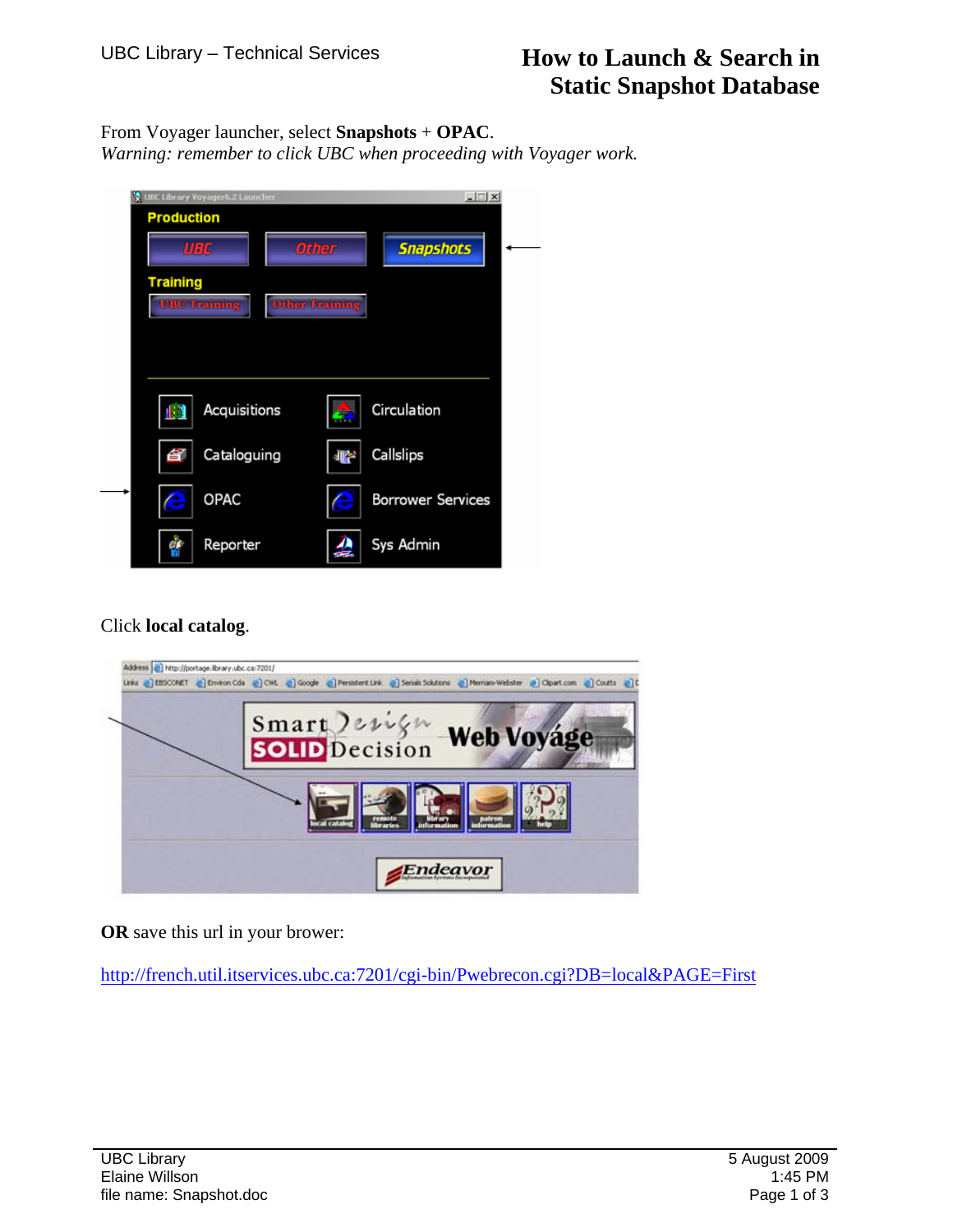## **To Search:**

- by name, call#, order number (M#), DBCN search by **Keyword**
- by exact title search by **Left Anchored Title**

| Simple Search Builder Search | Course Reserve,  |                                                                                                |
|------------------------------|------------------|------------------------------------------------------------------------------------------------|
| Find This: jama              | Find Results in: | Keyword Anywhere AND with Relevance<br>Keyword Anywhere OR with Relevance<br>Title Keyword AND |

Results will list all DRA invoice (suffix INV), DRA order (suffix ORD), DRA check-in (suffix SER), and LDMS records for that title > click **hyperlink** to select.

Note: Approximate date coverage -

- LDMS serial records coverage up to 1996
- DRA serials coverage 1996 to 2004

| #          | Relevance | <b>Title Long</b>                                                                                                                             | <b>Report Number</b> | Date |
|------------|-----------|-----------------------------------------------------------------------------------------------------------------------------------------------|----------------------|------|
| $\Box$ [1] |           | JAMA Canada auto quarterly.                                                                                                                   | AXQ-8510-1-<br> SER  | 19uu |
|            |           | No Holdings Available                                                                                                                         |                      |      |
| $\Box$ [2] |           | Journal of the American medical association.                                                                                                  | AEW-5594-4-<br>ISER. | 1883 |
|            |           | No Holdings Available                                                                                                                         |                      |      |
|            |           | JAMA forum.                                                                                                                                   | AEV-2395-1-SER 1982  |      |
| $\Box$ [3] |           | No Holdings Available                                                                                                                         |                      |      |
| $\Box$ [4] |           | Art of JAMA II: covers and essays from the Journal of the American Medical Association / M. Therese<br>Southgate, senior contributing editor. | BBQ-3716-ORD         | 2001 |
|            |           | No Holdings Available                                                                                                                         |                      |      |

## Brief record will display. Click **MARC format** button to display full record.